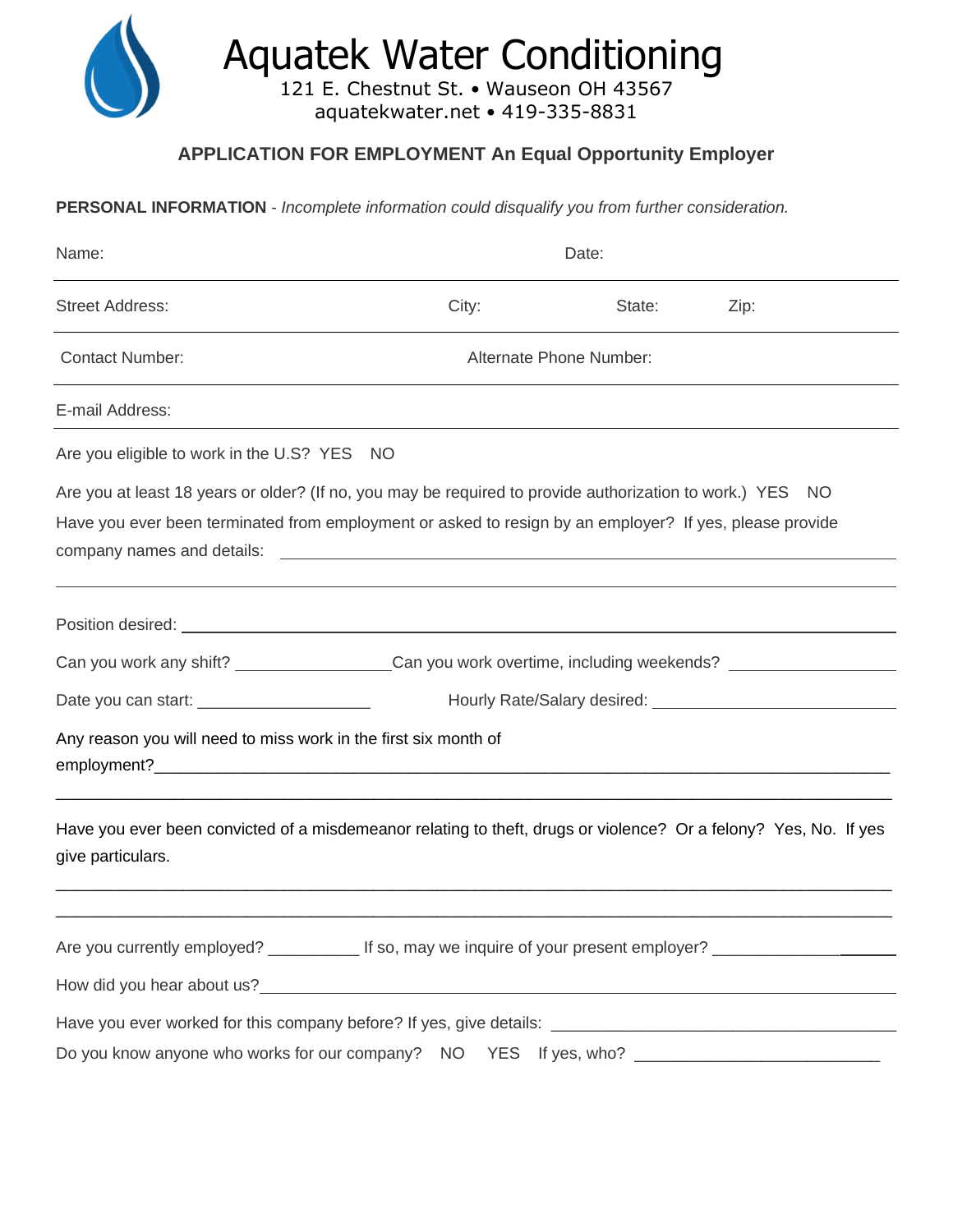

## Aquatek Water Conditioning

121 E. Chestnut St. • Wauseon OH 43567 aquatekwater.net • 419-335-8831

| <b>EDUCATION</b>                            | Name and location of school | $#$ of yrs.<br><b>Attended</b> | <b>Degree</b><br><b>Received</b> | <b>Subjects</b><br>studied/Major |
|---------------------------------------------|-----------------------------|--------------------------------|----------------------------------|----------------------------------|
| <b>High School</b>                          |                             |                                |                                  |                                  |
| College or University                       |                             |                                |                                  |                                  |
| Trade, Business or<br>Correspondence School |                             |                                |                                  |                                  |

Do you have any special skills, experience and/or training that would enhance your ability to perform the position applied for? If yes, explain:

**EMPLOYMENT HISTORY** Include your last seven (7) years of employment history, including periods of unemployment, starting with the most recent and working backwards in time. *Incomplete information could disqualify you from further consideration.*

| From:                     | To: | Employer Name:                                                   | Phone: |
|---------------------------|-----|------------------------------------------------------------------|--------|
| Job Title:                |     | Address:                                                         |        |
| Supervisor's Name:        |     | Summarize the nature of work performed and job responsibilities: |        |
| <b>Hourly Rate/Salary</b> |     | Reason for leaving:                                              |        |

| From:               | To:                                                                                    | Employer:           | Phone: |
|---------------------|----------------------------------------------------------------------------------------|---------------------|--------|
| Job Title:          |                                                                                        | Address:            |        |
|                     | Supervisor's Name:<br>Summarize the nature of work performed and job responsibilities: |                     |        |
| Hourly Rate/Salary: |                                                                                        | Reason for leaving: |        |

**REFERENCES** Give the names of three persons not related to you, whom you have known at least three (3) years.

| <b>Name</b> | <b>Phone Number</b> | Relationship |
|-------------|---------------------|--------------|
|             |                     |              |
|             |                     |              |
|             |                     |              |